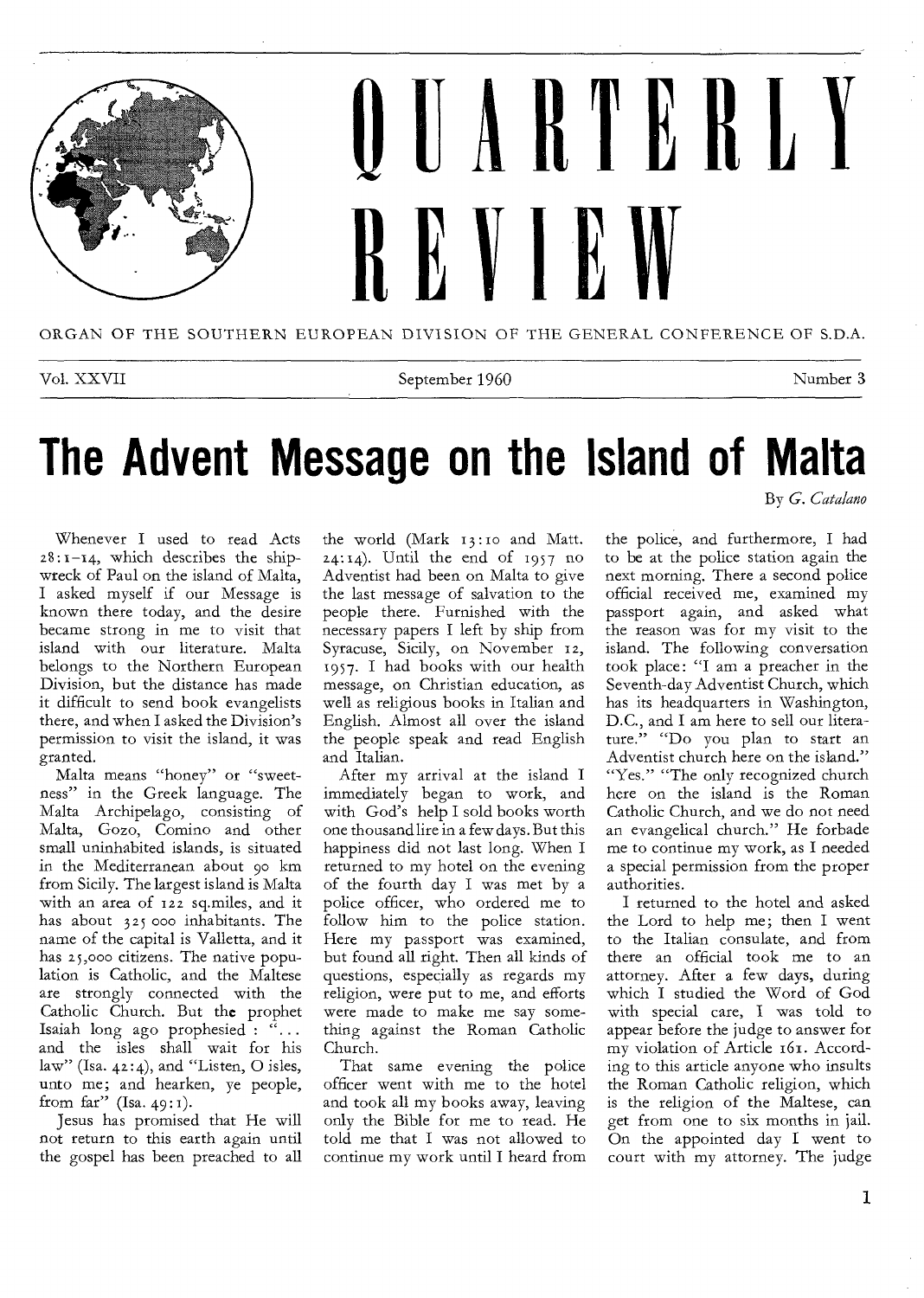declared, however, that my case could not be handled there, but should be brought before the high court of justice, and all the persons who had bought books from me should be questioned. Because of the difficult situation in which I found myself, the judge gave me the counsel that I again should go to the Italian consul, whp ought to raise a protest to the governor of the island on my behalf.

I had to wait another week before my case was settled. During this time I studied God's Word and prayed much, as I did not see any solution to my problem; it seemed, on the contrary, to get more difficult and involved all the time. These days were the most bitter in my life, and I sought the Lord more than ever. The psalms of David were of great comfort to me. The verses which made the greatest impression on me were those which speak about protection and deliverance: Ps. 37 : 4o ; 38:15; 39:12; 40:17; 5o:15; 6o:11, 12; 62:1, 2, 5.

On the Friday evening of November 22, 1957, at the beginning of the Sabbath, I opened my Bible and my eyes fell on the passage in Job *42:* ro: "And the Lord turned the captivity of Job, when he prayed for his friends." This verse encouraged me very much, and I told myself that my deliverance could not be far away. A few minutes later I heard a knock at the door, and upon opening it I saw two police officials standing before me with all the books which had been taken from me. When in great surprise I asked what had happened, I got the following answer: "We have examined all your books, and have not found in any of them what we suspected." In kind words they told me I was free, and thus in a wonderful way I had been released without a trial, and I knew that the Lord had heard my prayers once more, even though the answer did not come at once. This hard trial has made me seek the Lord more earnestly. I thank Him now for the difficulties I encountered, which have made me more humble and more willing to do His will.

After this experience I returned to Italy, but on December 17, 1958, I

### **Experiences of a Missionary Nurse at the Bongo Hospital**

By *Alberta Hodde* 

The missionary nurse who bids farewell to her family, friends and native land is not «burying » herself when she begins a life of service in Africa or elsewhere. Some of the experiences which make her feel so grateful for the privilege of being one of God's servants in a very needy area are the following:

Early one morning, recently, a native with frequent and violent muscular contractions was brought to the hospital by truck. His agonized grunts, so unusual for the native patient, were heard at frequent intervals throughout the entire hospital. We had only two ampoules of tetanus antitoxin to start the man's treatment, so we were very pleased when a visiting missionary offered to make the trip of 7o km to Nova Lisboa to purchase more of this lifesaving serum. God heard and answered the many prayers of the Bongo missionaries and hospital staff, and the heathen African was later able to leave the hospital with the recognition of God's healing power.

«Dona, come quickly and help my wife.» I had just finished a class when a native came running and in an urgent voice requested that I see his wife *now.* In a few seconds I was at the side of the woman, who was still suspended in a «tipoia» (crudely made native stretcher) and accompanied by one newly born baby. As a rule native women do not come to the hospital for deliveries, so when one in labor appears at our hospital,

went back to the island of Malta, this time accompanied by Brother G. Martino. After some difficulties we obtained the permission to sell our books here for three months. I stayed two weeks on the island, and during this time I sold literature worth two thousand lire. Brother Martino stayed the full time permitted, and sold one million lire worth of our books.

we immediately question: What may be the complication? In the case of this woman the trouble was that the second baby just would not come. After caring for the first twin, a long period of waiting and observation began. With Doctor R. B. Parsons away on furlough the hospital was without a physician at the moment, and we nurses felt the burden of the responsibility, especially as regards maternity cases. Those requiring surgical intervention were sent to the community hospital while the doctor was away, but we hoped to be able to attend to this woman right here at our mission hospital. The Lord rewarded our efforts, and after many hours a beautiful twin sister arrived. In the darkness of the night shouts of joy arose from the family waiting outside the hospital. The missionary's rewards cannot be measured in material values alone, but the «dapandulas » (thank-yous) of the poor, but grateful, natives after such an experience quicken the step and lighten the heart of the physically tired missionary nurse.

Nearly every sad experience and suffering common to all humanity is seen in the mission hospital. The anguish of parents who come run ning to the hospital with a child suffering from the effects of a convulsion produced by an attack of malignant malaria, challenges the missionary nurse to employ every means available to save a life from the very clutches of death. One day,

May God richly bless these silent messengers, which have been distributed on this beautiful island, and may the authorities grant one of our workers the permission to reside and work there. May the Lord also put the desire in every Seventh-day Adventist heart to carry the Message to the places in the world where it is still unknown, and thereby hasten the glorious return of Christ.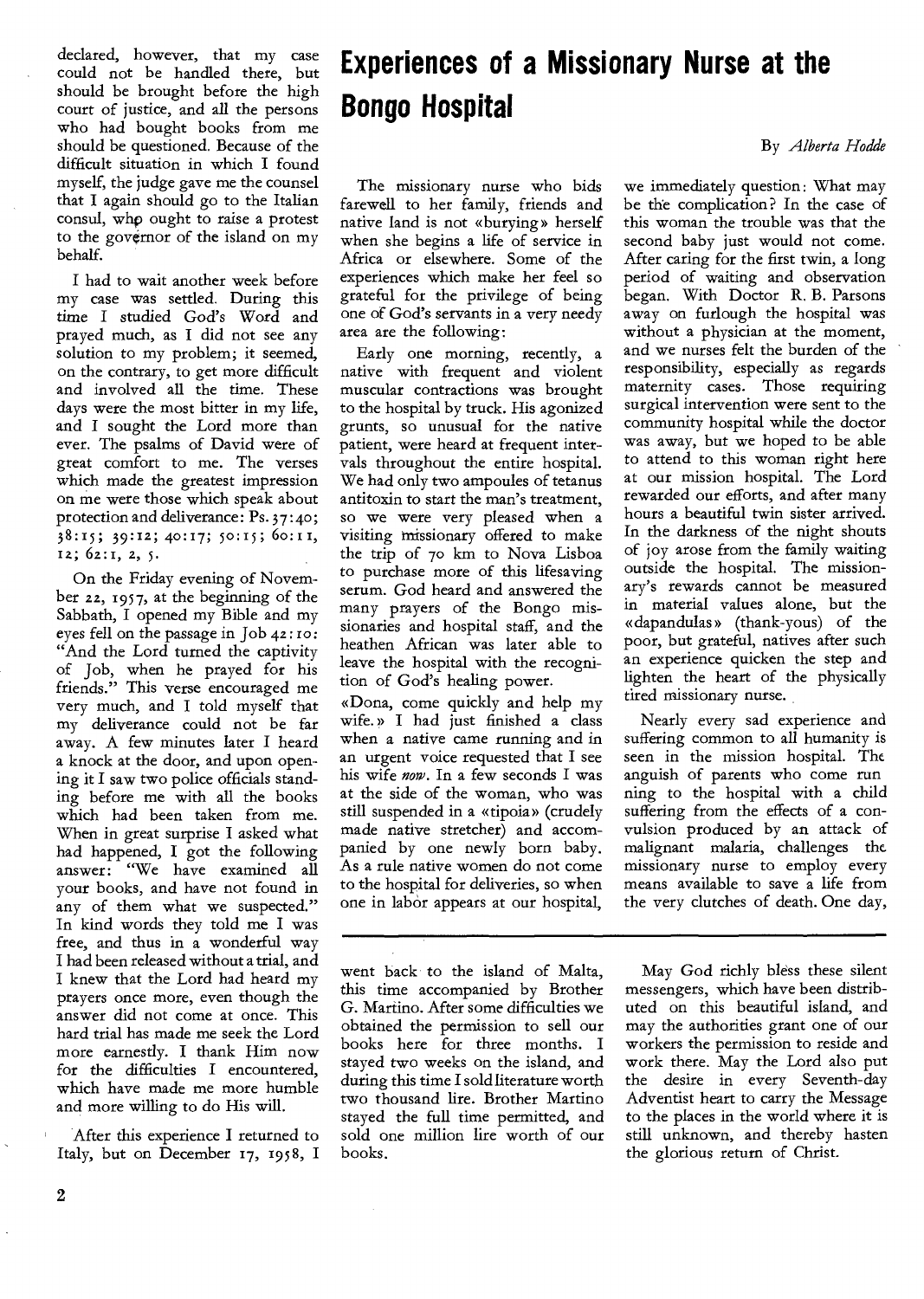

*The Mission Hospital in Bongo* 

after giving an antimalarial injection to a beautiful black-skinned child, I immersed it in a hot bath, giving it frequent dashes of cold water and accompanying the treatment with an audible prayer. As the little boy began to react I perceived that one of his parents, a so-called member of the church, had been smoking. After the mother had confessed to this weakness, I told her perhaps her sin might be the cause of the child's suffering, and she promised never to use tobacco again. I have encountered the mother on the mission several times since that day, and have seen no more signs of smoking. When the Lord restores our patients to health we remind them of God's saving power that they might know that the God in heaven works for the patients at the mission hospital.

Our contacts are not limited to natives only, we also have the pleasure of helping government officials in this area. Recently the daughter of the new director of our post was hospitalized. The child's mother was favorably impressed by the oldfashioned hydrotherapy treatments the patient received daily, and both she and the child read some of our literature placed at their disposal. Weeks later, when the child was threatened with a return of the former condition, the parents brought her to us once more for water treatments. Our desire is to merit the confidence of these our government friends who seek the services of a humble mission hospital.

In 1958 a two-year course in nursing was initiated at the Bongo Mission Hospital. The first class consisted of four men, but we are pleased that one half of the second class of eight students are girls. Almost as many applicants were turned away and told to wait until next year for entrance to the school of nursing. One of the class projects in Health and Hygiene consists of the conducting of classes in the villages. The series of lessons include subjects on Infant and Child Care, Nutrition, Drinking Water, Construction of Latrines, etc. The students personally invite the villagers, and so far the attendance has been very good. Even I, with my very limited understanding of Umbundu, the native language in which the classes are taught, have been able to follow their teaching because of their very dramatic presentation. Recently our students initiated a series of health talks during the chapel period of the local mission school, where over five hundred students are enrolled. In the native wards of the hospital, as well as in the dispensary, subjects on health are taught while the patients wait for consultation and treatments.

No account of the work of the Bongo Mission Hospital would be complete without a tribute to Miss Ruth Johnson, whose faithful and loving service for twenty-nine consecutive years has been a source of inspiration to her associates, patients and many friends in Angola. During several periods of time Miss Johnson has been the only nurse to carry on a twenty-four hour nursing service. At sixty-four years of age she still does more than her share of the duties at this hospital, and besides this she is "mother" to our orphans.

Recently a new nurse from Switzerland, Theodora Ziircher, brought her enthusiasm and interest in missionary nursing to Bongo. How we wish that other capable nurses and those of allied professions might offer their lives to mission service. The rewards are not reserved only for the hereafter, but the appreciation we constantly receive warms and cheers us in our daily duties.



*In the Operating Room*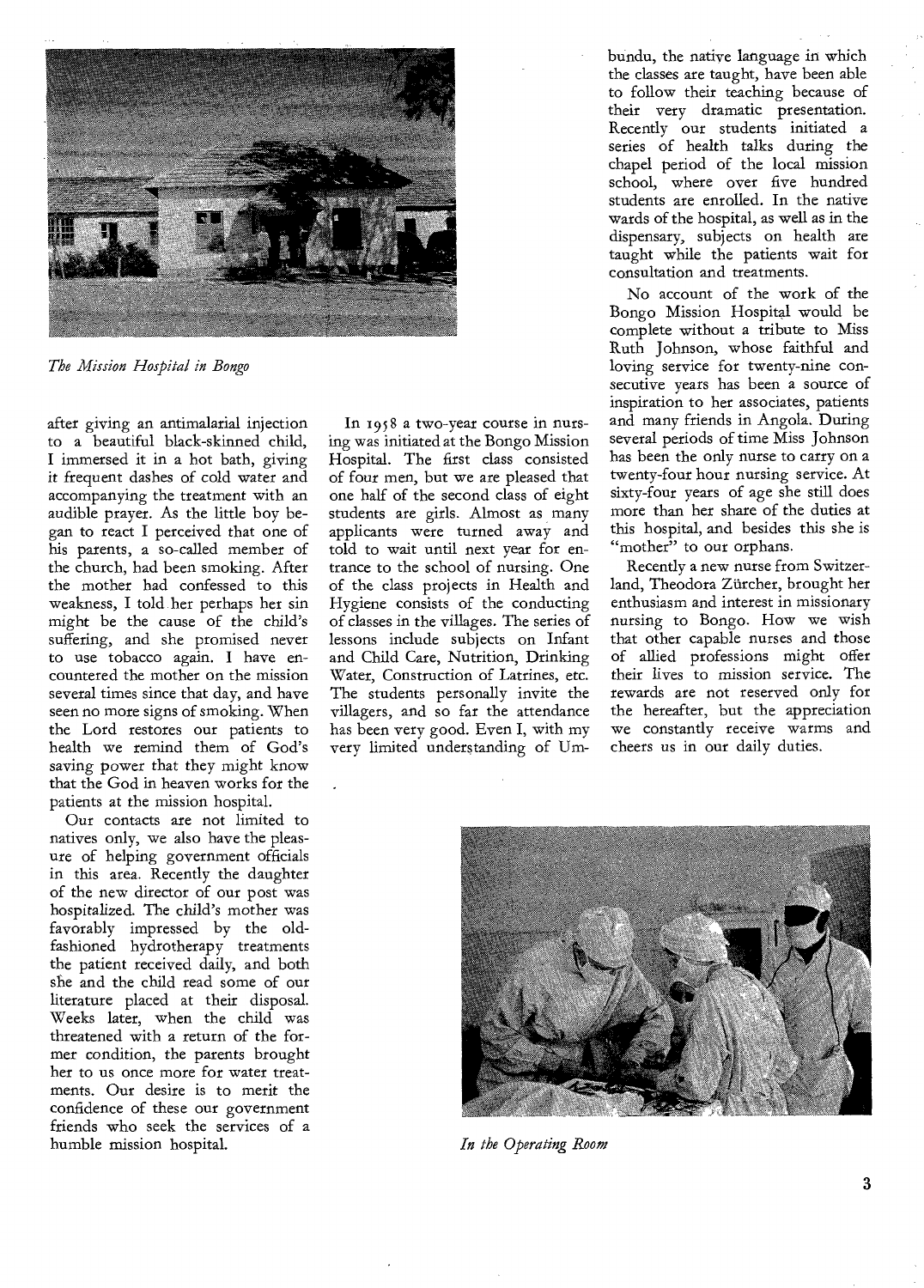# **Two new lights in West Africa**

#### By *B. J. Kohler*

Dakar is a typical West African coastal city with a population of approximately 350,000, of which only a small percentage is European. It is the capital of the newly created Mali Federation, which is comprised of two immense countries, namely Senegal and the Sudan. Besides the government offices, numerous banks, radio stations, post offices and various other buildings, there are a number of big trading firms.

Africa is a land of contrasts, changing from the sands of the Sahara desert in the north to tropical forests in the south. The colorful native markets and mixed inhabitants are factors which strike the visitor upon arrival. Senegalese, Mauritanians, Lebanese and Syrians mix freely with the European population, of which the majority is French. In every large city one notices the wide separation between rich and poor, and Dakar is



*M. Fridlin Greeting the Chief of the Manclingue Tribe* 

no exception, as the contrast here is particularly noticeable.

Under the leadership of our Mission director, Pastor Robert Erdmann, the work has been built on a good solid foundation, and has put down roots. The work has proved extremely difficult because of the strength of the Mohammedan creed among the natives, but he and his wife have worked untiringly for more than eight years in this most colorful metropolis.

It was my privilege at the beginning of May this year to spend ten days itinerating in that part of our farflung mission fields in the pleasant company of Elder M. Fridlin, the president of the Southern European Division. We had great reason to rejoice at the progress which has been made since our last visit a year ago. We have a nice little church, as well as a growing and flourishing school which was opened twelve months ago. This school was founded by one of our former missionaries, Paul Heise, and at first classes were conducted in a private dwelling. From this very small beginning, with about thirty pupils in attendance, it has increased to its present enrollment of one hundred and sixty, which, of course, has necessitated acquiring a site. A piece of land was donated by the French government, and a one-story building was erected. This consists of three large airy classrooms, an office, and in a separate building there are bathing facilities and toilets.

I might say that lessons in cleanliness are an important part of the instruction in our schools in many parts of Africa, inasmuch as the students come from homes where this virtue is not stressed, and since we require the students to observe at least a degree of cleanliness we have to provide the facilities.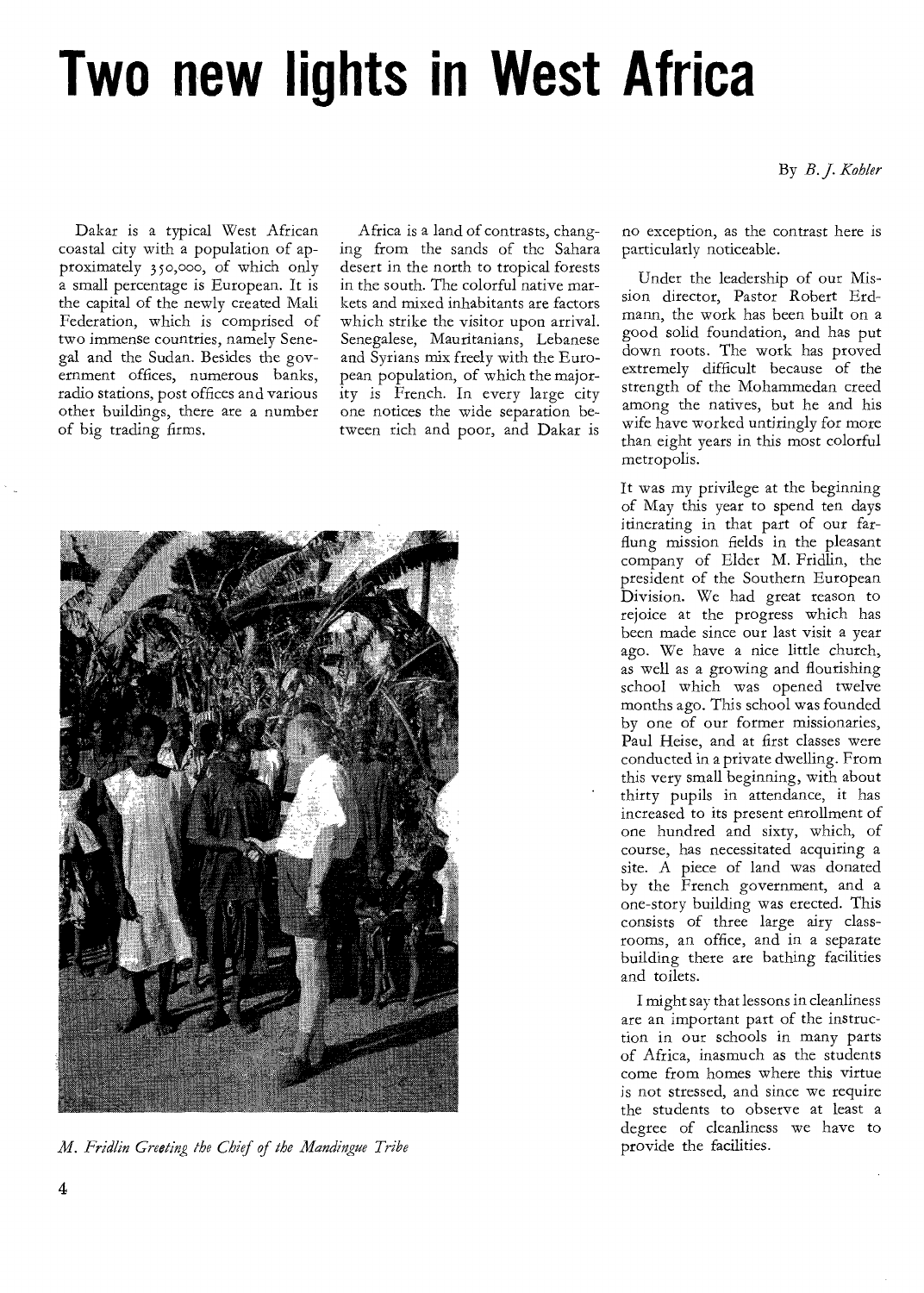The little school is staffed by three fine young native teachers, one of whom holds the French BA degree, and this young institution is already self-supporting  $- a$  fact which is always a source of great satisfaction to any administrator. While we were there the committee laid plans to enlarge its facilities, and we are hoping in the very near future to add another building with three classrooms, as well as a little chapel or assembly hall. It was a great joy to watch these pupils, ranging from seven to fifteen years, all nicely dressed, clean and neat, and thus providing a real contrast to the general inhabitants of the country. Practically all the students are from non-Adventist homes; therefore, it is a real mission school, and we look for encouraging results from its operation. The fact that they are given instruction in cleanliness as well as in academic subjects, makes a deep impression on the people, inspires confidence, and opens the way for the gospel to do its work in meeting spiritual needs.

Another reason for our visiting the West African Mission was to find a property for the establishment of a new mission station in the unentered part of Southern Senegal. We started our journey in Dakar and passed through the British protectorate of Gambia. Although we left before sunrise, it was late afternoon when we arrived in the city of Zinquinchor, the capital of the Casamance district, which has a native population of 35,000 with approximately 300 Europeans.

As we found that the Catholics were already well established here, the Lord directed us farther away in our prospecting tour untilwe found a tribe settled along the Casamance River. This tribe, known as the Mandingue, is a rather primitive but friendly people, and apparently many of them had never seen a white man before. Their needs, both spiritual and physical, are very great, and many are dying each year in ignorance of the gospel. We called on the chief and his advisers of the district, and they received us out in the open under a large tree. We discussed at



*Typical Village in the Casamance* 

length the question of a mission, and the chief seemed very anxious to have a station established among his tribe. He told us that land was available, and a piece of about twelve to fifteen acres was selected on an elevation overlooking the beautiful Casamance River. The property will, of course, have to be surveyed, staked out, registered and titled, but before long we hope to send out a family to this unentered part of Southern Senegal.

We left the area full of hope and courage, and rejoicing in the opportunities for evangelizing the Casamance section of West Africa. It is right now wide open for mission work, though for how much longer it is impossible to say. We hope the little school in Dakar will grow stronger and stronger, and now with the establishment of this new mission station *two* more lights will be shining in dark West Africa.



*Our School in Dakar; one of the Classes with R. Erdmann at the Lejt*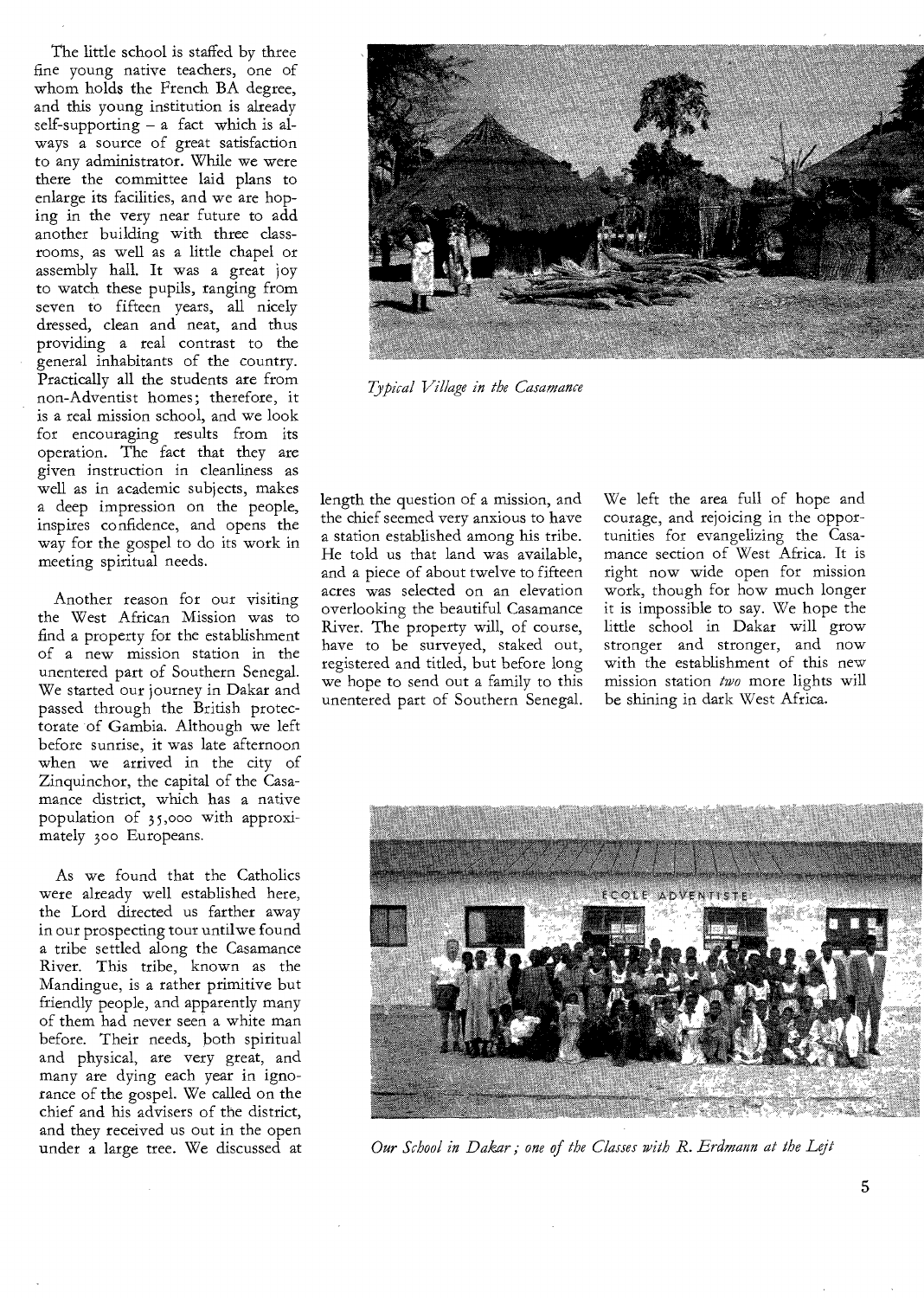| Name of Conference<br>or Mission                                                                                                                                                                                                                                           | ৯<br>Number<br>Churches                                                                    | Previous<br>Membership                                           | Baptism                             | Letter<br>Vote                                                                                   | Total                         | Aposta                        | Death              | Letter        | Member<br>Missing                           | Total Losses              | Gains<br>Net                         | Present<br>Membership                                            | Active<br>Minist.<br>ti<br>Ö | Honorary                         | Active<br>Honorary<br>Miss.                                            | <b>Ministers</b>                   |                                             | Licensed<br>Missionaries               | School<br><b>Bible Instructors</b>                      | Þ<br>Elementar<br>Teachers                | Colporteurs                | er<br>r Workers<br>All Other<br>Regular                                                                        | Workers<br><b>Total</b>                                             | కశ్<br>Number<br>Sablath                         | Sabbath School<br>Membership                                      | Average<br>Attendance                                            |
|----------------------------------------------------------------------------------------------------------------------------------------------------------------------------------------------------------------------------------------------------------------------------|--------------------------------------------------------------------------------------------|------------------------------------------------------------------|-------------------------------------|--------------------------------------------------------------------------------------------------|-------------------------------|-------------------------------|--------------------|---------------|---------------------------------------------|---------------------------|--------------------------------------|------------------------------------------------------------------|------------------------------|----------------------------------|------------------------------------------------------------------------|------------------------------------|---------------------------------------------|----------------------------------------|---------------------------------------------------------|-------------------------------------------|----------------------------|----------------------------------------------------------------------------------------------------------------|---------------------------------------------------------------------|--------------------------------------------------|-------------------------------------------------------------------|------------------------------------------------------------------|
| AUSTRIAN U.C.<br>Conference<br>Alpine<br>Danube Conference<br>Total                                                                                                                                                                                                        | 19<br>22<br>41                                                                             | 1174<br>1518<br>2692                                             | 23<br>34<br>57                      | 3<br>6<br>7<br>3<br>13                                                                           | 32<br>41<br>73                | 6<br>6<br>12                  | 5<br>4<br>9        | 7<br>5<br>12  | $\overline{\phantom{a}}$                    | 18<br>15<br>33            | 14<br>26<br>40                       | 1188<br>1544<br>2732                                             | 4<br>6<br>7<br>17            | -1<br>-1                         | 6<br>$\mathbf{1}$<br>7<br>-1                                           | $\mathbf{1}$<br>$\bf{2}$<br>1<br>4 | 12<br>$\overline{\phantom{a}}$              | 9<br>$\overline{2}$                    | $\overline{5}$<br>9                                     |                                           | 6<br>17<br>23              | 4<br>$\overline{\phantom{a}}$<br>4                                                                             | 26<br>21<br>31<br>78                                                | 19<br>22<br>41                                   | 1769<br>1248<br>3017                                              | 1093<br>873<br>1966                                              |
| CZECHOSLOVAKIAN U. C.*<br>Total<br>FRANCO-BELGIAN U.C.<br>Belgian Conference<br>.<br>French Conference<br>Total                                                                                                                                                            | 50<br>16<br>69<br>85                                                                       | 7505<br>986<br>3535<br>4521                                      | 15<br>104<br>119                    | З<br>-1<br>6<br>56<br>$\overline{57}$<br>้9                                                      | 19<br>166<br>185              | З<br>9<br>12                  | 8<br>13<br>21      | 26<br>-26     | $\qquad \qquad$<br>$\overline{\phantom{a}}$ | -11<br>48<br>59           | 8<br>-118<br><b>126</b>              | 7505<br>994<br>3653<br>4647                                      | 43<br>6<br>я<br>30.<br>44    | 5<br>5                           | -1<br>$\overline{2}$<br>$\overline{2}$<br>$\overline{\mathbf{2}}$<br>3 | -1<br>13<br>14                     | $-\!-\!$<br>-19<br>$\overline{\phantom{a}}$ | 5<br>14                                | 3<br>3                                                  | 1<br>1                                    | $\overline{2}$<br>36<br>38 | 4<br>3<br><b>14</b>                                                                                            | 71<br>$\overline{13}$<br>21<br>109<br>- 143                         | 160<br>19<br>76<br>95                            | 6000<br>918<br>3436<br>4354                                       | 5400<br>787<br>2683<br>3470                                      |
| HUNGARIAN U.C.*<br>Total                                                                                                                                                                                                                                                   | 163                                                                                        | 6225                                                             |                                     |                                                                                                  |                               |                               |                    |               |                                             |                           |                                      | 6225                                                             | 39                           |                                  | 9                                                                      |                                    |                                             | 9                                      |                                                         |                                           |                            |                                                                                                                | 67                                                                  | 175                                              | 7000                                                              | 6500                                                             |
| RUMANIAN U.C.*<br>Total<br>SWISS U.C.                                                                                                                                                                                                                                      |                                                                                            | 646 35629                                                        |                                     |                                                                                                  |                               |                               |                    |               |                                             |                           |                                      | $35629$ 108 $-$                                                  |                              |                                  | $\overline{\phantom{a}}$                                               |                                    | 127<br>$\overline{\phantom{0}}$             |                                        |                                                         |                                           |                            |                                                                                                                | 235                                                                 | 646                                              | 53200                                                             | 48000                                                            |
| French Swiss<br>Conference<br>German Swiss Conference<br>Total                                                                                                                                                                                                             | 27<br>31<br>58                                                                             | 1481<br>1958<br>3439                                             | 8<br>18<br>$\overline{26}$          | 8<br>$\sim$<br>18<br>$\overline{\phantom{0}}$<br>26                                              | 16<br>36<br>52                | 6<br>- 10                     | 7<br>5<br>12       | 7<br>12<br>19 | $\overline{\phantom{a}}$                    | 20<br>21<br>41            | $-4$<br>-15<br>11                    | 1477<br>1973<br>3450                                             | 12<br>14<br>$\overline{26}$  | $\boldsymbol{2}$<br>$\mathbf{2}$ | $\mathbf{1}$<br>$\rightarrow$<br>3<br>1<br>3<br>2                      | 4<br>1<br>5.                       | $\overline{\phantom{a}}$                    | 4<br>4<br>8                            | 3<br>3                                                  | $\mathbf 2$<br>3<br>5                     | -16<br>22<br>38            | 1<br>3<br>7                                                                                                    | 40<br>56<br>96                                                      | 28<br>31<br>59                                   | 1403<br>1847<br>3250                                              | 1151<br>1070<br>2221                                             |
| YUGOSLAVIAN U.C.*<br>Total                                                                                                                                                                                                                                                 | 230                                                                                        | 8590                                                             |                                     | 145 10 325                                                                                       |                               | 480 100                       | 92 346             |               |                                             | $-538$                    | -58                                  | 8532                                                             | $33 -$                       |                                  | -1<br>$\overline{\phantom{a}}$                                         | 11                                 |                                             | 5                                      | -11                                                     |                                           |                            |                                                                                                                | 61                                                                  | 300                                              | 9100                                                              | 8600                                                             |
| ANGOLA U.M.<br>Bongo<br>Mission<br>Cuale<br>Mission<br>Lucusse<br>Mission<br>Luz<br>Mission<br>Namba<br>Mission<br>Nova Lisboa Mission<br>Quilengues Mission<br>St. Thomas Mission<br>. <b>.</b><br>European Churches                                                      | 23<br>1<br>$\mathbf{1}$<br>-1<br>$\mathbf{1}$<br>22<br>$\mathbf{1}$<br>1<br>$\overline{4}$ | 5791<br>1256<br>292<br>1351<br>1403<br>2810<br>171<br>258<br>216 | 17                                  | 1                                                                                                | 18                            | 9                             |                    | $\mathbf{1}$  | 16                                          | 4<br>24<br>-1             | $-4$<br>$-24$<br>17                  | 5791<br>1252<br>292<br>1351<br>1403<br>2810<br>147<br>258<br>233 | 2                            | ้1                               | $\mathbf{1}$<br>$\overline{\phantom{a}}$                               | 4<br>14<br>$\boldsymbol{2}$        | $\qquad \qquad$                             | 15                                     | ——                                                      | 27<br>22<br>10<br>13<br>18<br>4           | 5                          | $\mathbf{2}$                                                                                                   | $\overline{32}$<br>42<br>34<br>15<br>40<br>26<br>35<br>14<br>8<br>8 | 85<br>57<br>13<br>74<br>13<br>58<br>11<br>7<br>8 | 8813<br>6172<br>1018<br>6078<br>3082<br>5523<br>710<br>339<br>439 | 7410<br>4970<br>866<br>5200<br>2685<br>4665<br>630<br>310<br>464 |
| Total<br>E0. AFR. U. M.                                                                                                                                                                                                                                                    |                                                                                            | 55 13548                                                         | 17                                  |                                                                                                  | 18                            | 9                             | 3                  | 1             | 16                                          | 29                        | $-11$                                | 13537                                                            | 29<br>3                      | -1                               | $\mathbf{1}$<br>6                                                      | 51                                 | $\overline{\phantom{a}}$                    | 31<br>18                               | $-134$                                                  |                                           | 5                          | $\mathbf{2}$<br>27                                                                                             | 254<br>54                                                           | 326                                              | 32174                                                             | 27200                                                            |
| East<br>Mission<br>Kribi<br>Nanga-Eboko<br>$\sim 100$<br>North Cameroun Mission<br>Sangmélima<br>Mission<br>Yaoundé<br>Mission<br>Bangui<br>Mission Station                                                                                                                | 8<br>6<br>12<br>$\mathbf 2$<br>$\bf 2$<br>6                                                | 1596<br>394<br>2806<br>398<br>498<br>1016                        | $50 -$<br>-9<br>$118 -$<br>26<br>35 | $\overline{\phantom{a}}$<br>$\mathbf{1}$<br>$\overline{\phantom{0}}$<br>$\overline{\phantom{a}}$ | 50<br>10<br>118<br>26<br>35   | $\bf{2}$<br>12<br>21<br>6     | $\mathbf 2$<br>5   | ——            |                                             | 14<br>14<br>27<br>11      | 36<br>$-4$<br>91<br>26<br>24         | 1632<br>390<br>2897<br>398<br>524<br>1040<br>$\mathbf 2$         | 2<br>2                       |                                  | -1                                                                     | $\mathbf 2$<br>1<br>2<br>1         | -                                           | 8<br>я<br>14<br>$\mathbf 2$<br>--<br>3 | 23<br>3<br>19<br>10<br>4<br>11                          | 30<br>25<br>34<br>7<br>20<br>40           | $\overline{\phantom{a}}$   | $\mathbf{2}$<br>$\mathbf{1}$<br>1<br>——                                                                        | 66<br>36<br>73<br>22<br>28<br>57<br>-1                              | 46<br>24<br>53<br>36<br>13<br>26                 | 3383<br>1336<br>4941<br>902<br>1317<br>2960                       | 2367<br>619<br>3304<br>1080<br>586<br>1844                       |
| Total                                                                                                                                                                                                                                                                      | 36                                                                                         | 6710                                                             | 238                                 | -1                                                                                               | 239                           | 41                            | 25                 |               |                                             | 66                        | 173                                  | 6883                                                             | 16                           |                                  | 8<br>9                                                                 | 8                                  |                                             | 48                                     | 70                                                      | 156                                       |                            | 31                                                                                                             | 337                                                                 | 198                                              | 14839                                                             | 9800                                                             |
| INDIAN OCEAN U.M.<br>Fianarantsoa<br>Mission<br>Maiunga-Diego Mission.<br>in the state of the state of<br><b>Mauritius</b><br>$Mission \t\t\t\t\t \t\t\t\t$<br>Réunion<br>Mission<br><b>Sevchelles</b><br>Mission<br>Tamatave<br>Mission<br>Tananarive<br>Mission<br>Total | 12<br>11<br>13<br>9<br>1<br>$\mathbf{Q}$<br>37<br>92                                       | 284<br>381<br>1141<br>398<br>78<br>275<br>1589<br>4146           | 11<br>5<br>16                       | $\mathbf{Q}$<br>9.                                                                               | 11<br>5<br>$\mathbf{2}$<br>18 | 3<br>23<br>$\mathbf{1}$<br>27 | -1<br>$\mathbf{1}$ | з             | 8<br>8                                      | -1<br>8<br>25<br>10<br>44 | 10<br>$-8$<br>$-20$<br>$-8$<br>$-26$ | 284<br>391<br>1133<br>378<br>78<br>267<br>1589<br>4120           | 26                           | 2<br>$\mathbf{2}$                | $\mathbf{2}$                                                           | 5<br>23                            |                                             | 11<br>4<br>24                          | $\mathbf{1}$<br>$\mathbf{1}$<br>$\overline{\mathbf{2}}$ | $\mathbf{2}$<br>8<br>15<br>11<br>37<br>74 | 4<br>2<br>$\bf{2}$<br>8    | $\overline{\phantom{0}}$<br>$\overline{\phantom{a}}$<br>$\overline{\phantom{a}}$<br>-<br>11<br>$\overline{11}$ | 9<br>14<br>22<br>31<br>5<br>з<br>17<br>71<br>172                    | 12<br>21<br>16<br>-9<br>-1<br>-9<br>44<br>112    | 450<br>1282<br>666<br>430<br>78<br>708<br>3360<br>6974            | 237<br>1066<br>650<br>350<br>78<br>708<br>2605<br>5694           |

#### **Statistical Report of the Southern European Division of S. D. A. for the Quarter Ending September, 1960**

and the

 $\sim 10^7$ 

 $\lambda$ 

 $\label{eq:2} \mathcal{O}(\mathcal{E}^{\mathcal{A}}) = \mathcal{O}(\mathcal{E}^{\mathcal{A}}) \quad \text{and} \quad \mathcal{O}(\mathcal{E}^{\mathcal{A}}) = \mathcal{O}(\mathcal{E}^{\mathcal{A}})$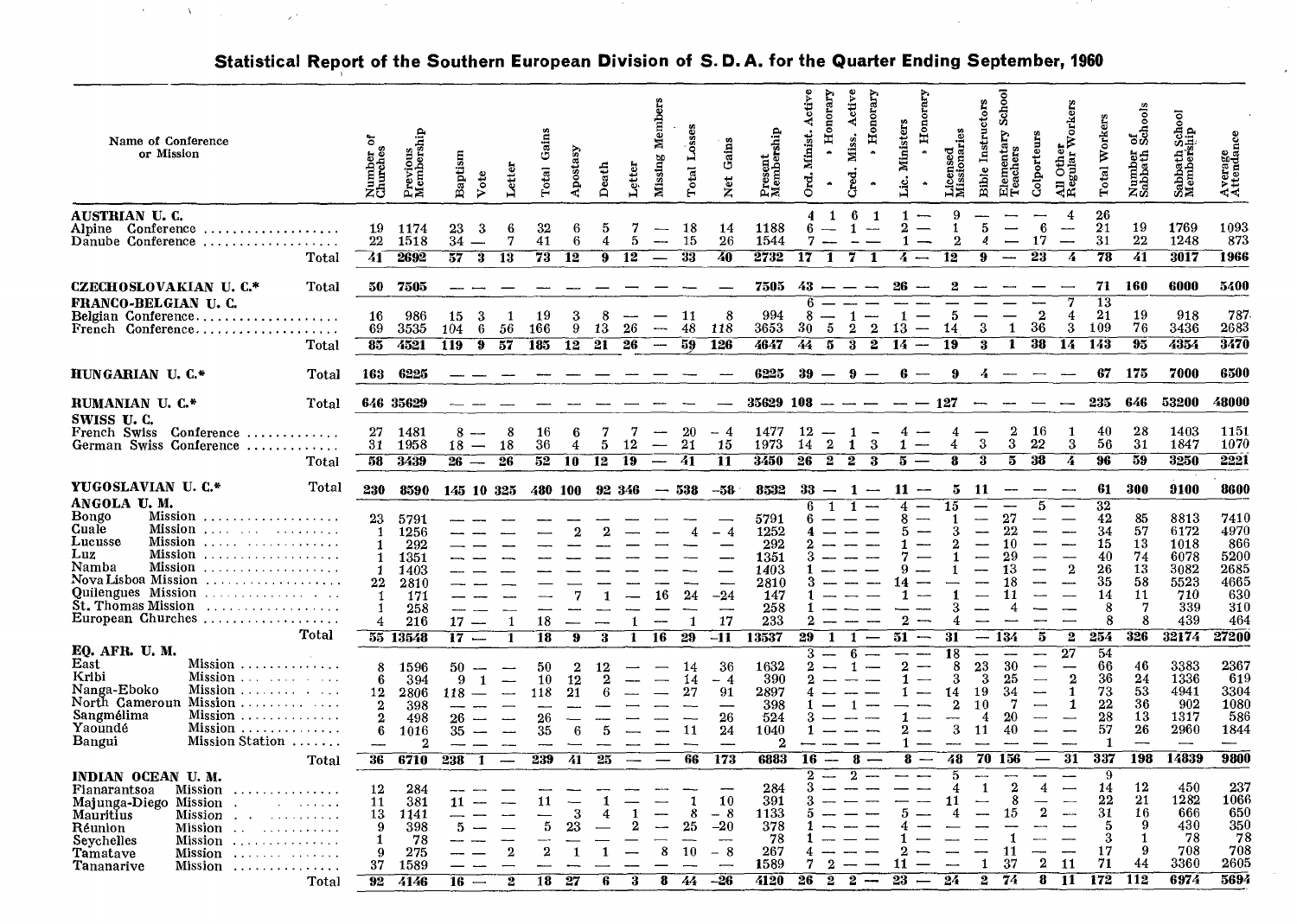| ITALIAN U.M.<br>Italian Mission<br>Sardinia Mission Station              | Total                                                                                                                                                         | 55<br>57 | 2643<br>50<br>2693                | -106<br>106 | 13<br>-13 | 126<br>126 |    |    | 19<br>---<br>19<br>$\overline{\phantom{a}}$ | -30<br>-30     | -96<br>96  | 2739<br>51)<br>2789               | 25                                     |    | 18 |     |    |           | -30<br>83<br>114 | -90<br>92 | 2994<br>55<br>3049                | 2893<br>50<br>2943                |  |
|--------------------------------------------------------------------------|---------------------------------------------------------------------------------------------------------------------------------------------------------------|----------|-----------------------------------|-------------|-----------|------------|----|----|---------------------------------------------|----------------|------------|-----------------------------------|----------------------------------------|----|----|-----|----|-----------|------------------|-----------|-----------------------------------|-----------------------------------|--|
| NORTH AFRICAN U.M.<br>Algerian-Tunisian Mission<br>Moroccan              | $Mission \ldots \ldots \ldots$                                                                                                                                | 12       | 625<br>250                        | 30          |           |            |    |    |                                             |                | 23<br>$-4$ | 648<br>246                        |                                        |    |    |     |    |           |                  | 11        | 617<br>233                        | 472<br>211                        |  |
|                                                                          | Total                                                                                                                                                         | 19       | 875                               | 32          |           | 38         |    |    | 16<br>---                                   | 19             | 19         | 894                               | 12                                     |    |    |     |    |           | 32               | 20        | 850                               | 683                               |  |
| PORTUGUESE U.M.<br>Azores<br>Cape Verde Mission<br>Madeira<br>Portuguese | $Mission, \ldots, \ldots, \ldots, \ldots, \ldots$<br>$Mission \dots \dots \dots \dots \dots \dots \dots$<br>$Conference \ldots \ldots \ldots \ldots$<br>Total | 22<br>30 | 142<br>297<br>155<br>1777<br>2371 | 64.         | -11       | 79         | Б. | 10 | $\overline{\phantom{a}}$<br>-22             | 13<br>19<br>38 | 36<br>41   | 145<br>298<br>156<br>1813<br>2412 | 12<br>$\overline{\phantom{0}}$<br>-35. | 10 |    |     |    | -6<br>-20 | 63               | 31<br>47  | 181<br>519<br>224<br>2123<br>3047 | 150<br>326<br>217<br>1658<br>2351 |  |
| <b>BULGARIAN*</b>                                                        | MISSION                                                                                                                                                       | 39       | 3197                              |             |           |            |    |    |                                             |                |            | 3197                              |                                        |    | 10 |     |    |           | -23              | 39        | 2672                              | 2200                              |  |
| <b>GREEK</b>                                                             | $MISSION \ldots$                                                                                                                                              |          | 202                               | -10-        |           |            |    |    |                                             |                | -10        | 212                               |                                        |    |    |     |    |           | 10               |           | 230                               | 190                               |  |
| <b>ISRAEL</b>                                                            | $MISSION$                                                                                                                                                     |          | 36                                |             |           |            |    |    |                                             |                |            | 37                                |                                        |    |    |     |    |           |                  |           | 55                                | -37                               |  |
| <b>MOZAMBIOUE</b>                                                        | <b>MISSION</b><br>$\sim$ $\sim$ $\sim$                                                                                                                        | 12       | 1580                              |             |           |            |    |    |                                             |                |            | 1580                              |                                        |    |    | $-$ | 20 |           |                  | 58        | 6177                              | 5760                              |  |
| <b>SPANISH*</b>                                                          | <b>CHURCH</b>                                                                                                                                                 | 16       | 1411                              |             | 14        | 22         | 9  |    | 15.<br>$\overline{\phantom{a}}$             | 28             | — 6        | 1405                              |                                        | 10 |    |     |    |           | 42               | -21       | 1757                              | 1198                              |  |
| <b>WEST AFRICAN</b>                                                      | <b>MISSION</b>                                                                                                                                                |          | 12                                |             |           |            |    |    |                                             |                |            | 12                                |                                        |    |    |     |    |           |                  |           | -13                               | 33                                |  |

 $\frac{1}{\sqrt{2}}$  $\bar{\mathcal{A}}$  $\mathcal{L}$ 

 $\bar{\lambda}$ 

 $\mathcal{P}$ 

**RECAPITULATION** 

|                          |                         |             |            |                                |         |              |     |    |                                 |     |       |                                                        |      | $21 - 11$ | $\overline{\phantom{m}}$ |     | --                       | 28 |   |        | --  | 183 | 246 |     |                                                                           |       |
|--------------------------|-------------------------|-------------|------------|--------------------------------|---------|--------------|-----|----|---------------------------------|-----|-------|--------------------------------------------------------|------|-----------|--------------------------|-----|--------------------------|----|---|--------|-----|-----|-----|-----|---------------------------------------------------------------------------|-------|
| Austrian                 | Union Conference        | 41          | 2692       | 57<br>3                        | -13     | 73           | 12  | 9. | 12                              | -33 | 40    | 2732                                                   | 17   |           |                          |     |                          | 12 |   |        | 23  |     | 78  | 41  | 3017                                                                      | 1966  |
| Czechoslovakian*         | Union Conference        | 50          | 7505       |                                |         |              |     |    |                                 |     |       | 7505                                                   |      |           |                          |     |                          |    |   |        |     |     |     | 160 | 6000                                                                      | 5400  |
| Franco-Belgian           | Union Conference        | 85          | 4521       | 119<br>9                       | -57     | 185          | 12  | 21 | 26<br>$\overline{\phantom{a}}$  | 59  | 126   | 4647                                                   | 44   |           |                          |     | ىسى                      | 19 |   |        | 38  | 14  | 143 | 95  | 4354                                                                      | 3470  |
| Hungarian*               | Union Conference        | 163         | 6225       |                                |         |              |     |    |                                 |     |       | 6225                                                   | 39   |           |                          |     |                          |    |   |        |     |     | 67  | 175 | 7000                                                                      | 6500  |
| Rumanian                 | Union Conference        |             | 646 35629  |                                |         |              |     |    |                                 |     |       | 35629                                                  | -108 |           |                          |     |                          |    |   |        |     |     | 235 | 646 | 53200                                                                     | 48000 |
| <b>Swiss</b>             | Union Conference        | 58          | 3439       | 26<br>$\overline{\phantom{a}}$ | 26      | 52           | 10  |    | 19.<br>$\overline{\phantom{a}}$ | 41  | 11    | 3450                                                   | 26   |           |                          |     | —                        |    |   | 5.     | -38 |     | 96  | 59  | 3250                                                                      | 2221  |
| Yugoslavian*             | Union Conference        | 230         | 8590       | 145 10                         | 325     | 480          | 100 | 92 | 346                             | 538 | $-58$ | 8532                                                   | 33   |           |                          |     |                          |    |   |        |     |     | 61  | 300 | 9100                                                                      | 8600  |
| Angola                   | Union Mission           |             | 55 13548   | 17                             |         | 18           |     |    | -16                             | 29  | $-11$ | 13537                                                  | 29   |           |                          | .51 |                          | 31 |   | 134    |     |     | 254 | 326 | 32174                                                                     | 27200 |
| Eq. African              | Union Mission           | 36          | 6710       | 238                            |         | 239          | 41  | 25 |                                 | 66  | 173   | 6883                                                   | 16   |           |                          |     |                          | 48 |   | 70 156 | --- | 31  | 337 | 198 | 14839                                                                     | 9800  |
| Indian Ocean             | Union Mission           | 92          | 4146       | 16.                            |         | 18           |     |    | -8                              | 44  | $-26$ | 4120                                                   | 26   |           |                          | 23  | $\overline{\phantom{a}}$ | 24 |   | 74     |     |     | 172 | 112 | 6974                                                                      | 5694  |
| Italian                  | Union Mission           | 57          | 2693       | 106.                           | 13      | 126          |     |    |                                 | 30  | 96    | 2789                                                   | 25   |           |                          |     | مسد                      | 18 |   |        |     |     | 114 | 92  | 3049                                                                      | 2943  |
| North African            | Union Mission           | 19          | 875        | 32                             | -6      | 38           |     |    | 16<br>$\overline{\phantom{a}}$  | 19  | 19    | 894                                                    |      |           |                          |     |                          |    |   |        |     |     | 32  | 20  | 850                                                                       | 683   |
| Portuguese               | Union Mission           | 30          | 2371       | 64<br>4                        | 11      | 79           |     | 10 | 22                              | 38  | 41    | 2412                                                   |      |           | 6                        | 10  |                          |    |   |        | 20  |     | 63  | 47  | 3047                                                                      | 2351  |
| Bulgarian*               | $Mission \ldots \ldots$ | 39          | 3197       |                                |         |              |     |    |                                 |     |       | 3197                                                   |      |           |                          |     |                          | 10 |   |        |     |     | 23  | 39  | 2672                                                                      | 2200  |
| Greek                    | $Mission \ldots \ldots$ | 6           | 202        | 10                             |         | 10           |     |    |                                 |     | 10    | 212                                                    |      |           |                          |     |                          |    |   |        |     |     | 10  | 6   | 230                                                                       | 190   |
| Israel                   | $Mission \ldots \ldots$ |             | 36         |                                |         |              |     |    |                                 |     |       | -37                                                    |      |           |                          |     |                          |    |   |        |     |     | 2   | 2   | 55                                                                        | 37    |
| Mozambique               | Mission.<br>.           | 12          | 1580       |                                |         |              |     |    |                                 |     |       | 1580                                                   |      |           |                          |     |                          |    |   | -20    |     |     | 44  | 58  | 6177                                                                      | 5760  |
| Spanish*                 | $Church \ldots \ldots$  | 16          | 1411       |                                | 14      | 22           |     |    | 15<br>$\overline{\phantom{a}}$  | 28  | 6     | 1405                                                   |      |           |                          | -10 |                          |    | 2 | -      | 14  |     | 42  | 21  | 1757                                                                      | 1198  |
| West African             | $Mission \dots \dots$   |             | 12         |                                |         |              |     |    |                                 |     |       | 12                                                     |      |           |                          |     |                          |    |   |        |     |     |     |     | 13                                                                        | 33    |
| Totals 2nd Quarter, 1960 |                         |             | 1637105382 | 837                            | 35 470  | 1342 232 191 |     |    | 479 24                          | 926 |       | 416 105798 480 18 54 13 199 - 368 108 393 197 263 2093 |      |           |                          |     |                          |    |   |        |     |     |     |     | 2398 157758 134246                                                        |       |
| Totals 2nd Quarter, 1959 | .                       | 1517 100515 |            | 572                            | 8 1 2 9 | 709          | 107 |    | 74 127                          | 309 |       |                                                        |      |           |                          |     |                          |    |   |        |     |     |     |     | 400 100915 482 24 42 12 237 - 313 150 356 193 290 2099 2236 151547 128821 |       |

\* No Report